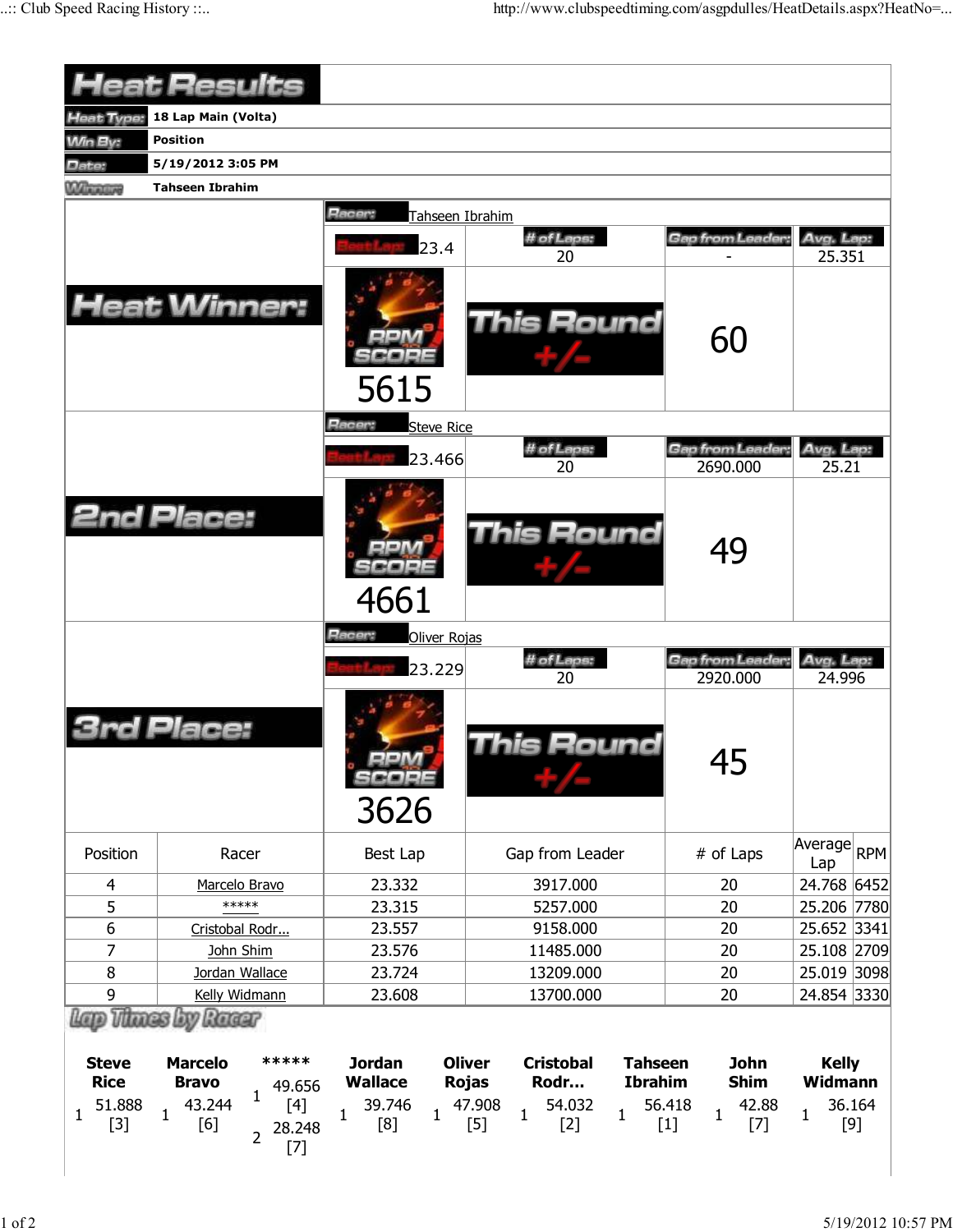|    | <b>Steve</b><br><b>Rice</b>    |                | <b>Marcelo</b><br><b>Bravo</b>                                                                                                                                                                                             |                                                                                                                                                                                                                                                                                                  | <b>Jordan</b><br><b>Wallace</b> |                                | <b>Oliver</b><br>Rojas |                              | <b>Cristobal</b> |                                                                                                                                                                                                                                                                                                      |                |                                            |                 | <b>John</b><br><b>Shim</b> |                |                          |
|----|--------------------------------|----------------|----------------------------------------------------------------------------------------------------------------------------------------------------------------------------------------------------------------------------|--------------------------------------------------------------------------------------------------------------------------------------------------------------------------------------------------------------------------------------------------------------------------------------------------|---------------------------------|--------------------------------|------------------------|------------------------------|------------------|------------------------------------------------------------------------------------------------------------------------------------------------------------------------------------------------------------------------------------------------------------------------------------------------------|----------------|--------------------------------------------|-----------------|----------------------------|----------------|--------------------------|
|    | $2^{25.617}$<br>$[2]$          |                | 2 25.575<br>$[5]$                                                                                                                                                                                                          | *****<br>3 24.179                                                                                                                                                                                                                                                                                | $\overline{2}$                  | 26.658<br>[8]                  |                        | 2 26.186<br>$[4]$            | 2                | Rodr<br>26.439<br>$[3]$                                                                                                                                                                                                                                                                              |                | <b>Tahseen</b><br><b>Ibrahim</b><br>25.414 |                 | 2 26.429<br>[6]            |                | <b>Kelly</b><br>Widmann  |
|    | 3 23.948<br>$[2]$              | $\overline{3}$ | 24.068<br>$[5]$                                                                                                                                                                                                            | $[7]$<br>24.307<br>[6]                                                                                                                                                                                                                                                                           | 3                               | 24.167<br>[8]                  |                        | 3 24.144<br>$[4]$            | 3                | 24.348<br>$[3]$                                                                                                                                                                                                                                                                                      | $\overline{2}$ | $[1]$<br>23.914                            |                 | 3 24.342<br>[6]            | $\overline{2}$ | 26.653<br>$[9]$          |
|    | 4 23.851<br>$[2]$              |                | 24.275<br>$[5]$                                                                                                                                                                                                            | 24.095<br>5<br>[6]                                                                                                                                                                                                                                                                               | 4                               | 24.62<br>$[7]$                 |                        | 24.179<br>$[4]$              | 4                | 24.304<br>$[3]$                                                                                                                                                                                                                                                                                      | 3              | $[1]$<br>23.862                            | 4               | 25.485<br>[8]              | $\overline{3}$ | 24.371<br>$[9]$          |
|    | 5 23.798<br>$[2]$              | 5 <sup>1</sup> | 24.472<br>$[5]$                                                                                                                                                                                                            | 23.686<br>6<br>[6]                                                                                                                                                                                                                                                                               | 5                               | 24.33<br>$[7]$                 |                        | $5^{24.578}$<br>$[4]$        | 5                | 24.374<br>$[3]$                                                                                                                                                                                                                                                                                      | 4              | $[1]$<br>23.811                            |                 | 5 24.049<br>[8]            | $\overline{4}$ | 27.875<br>$[9]$          |
|    | 23.839<br>$[2]$                |                | 24.06<br>$[4]$                                                                                                                                                                                                             | 23.916<br>$\overline{7}$<br>[6]                                                                                                                                                                                                                                                                  | 6                               | 24.042<br>$[7]$                |                        | 23.854<br>$[3]$              | 6                | 25.249<br>$[5]$                                                                                                                                                                                                                                                                                      | 5              | $[1]$<br>23.871                            |                 | 24.256<br>[8]              |                | 5 24.03 [9]<br>623.89[9] |
|    | 7 23.682<br>$[2]$              | $\overline{7}$ | 23.597<br>$[4]$                                                                                                                                                                                                            | 23.772<br>8<br>[6]                                                                                                                                                                                                                                                                               | 7                               | 24.108<br>$[7]$                |                        | 7 23.733<br>$[3]$            | 7                | 23.901<br>$[5]$                                                                                                                                                                                                                                                                                      | 6              | $[1]$<br>23.607                            |                 | 7 24.098<br>[8]            | 8              | 724.08[9]<br>23.932      |
|    | 8 23.778<br>$[2]$              |                | 23.697<br>$[4]$                                                                                                                                                                                                            | 23.806<br>9<br>[6]                                                                                                                                                                                                                                                                               | 8                               | 24.066<br>$[7]$                |                        | 23.653<br>$[3]$              |                  | 8 23.88 [5]<br>24.053                                                                                                                                                                                                                                                                                |                | $[1]$<br>23.698                            | 8               | 24.431<br>[8]              | 9              | [9]<br>24.087            |
|    | 9 23.738<br>$[2]$              | $\overline{q}$ | 23.602<br>$[4]$                                                                                                                                                                                                            | 23.842<br>10<br>$[5]$                                                                                                                                                                                                                                                                            | 9                               | 23.851<br>$[7]$                |                        | <sup>9</sup> 23.557<br>$[3]$ | 9                | $[5]$<br>24.413                                                                                                                                                                                                                                                                                      | 8              | $[1]$<br>23.595                            | $\mathsf{q}$    | 23.94<br>[8]               | 10             | $[9]$<br>23.786          |
|    | 10 23.758<br>$[2]$             | 10             | 23.651<br>$[4]$                                                                                                                                                                                                            | 23.5<br>11<br>$[5]$                                                                                                                                                                                                                                                                              | 10                              | 23.922<br>$[7]$                |                        | 10 23.374<br>$[3]$           | 10               | [6]<br>23.784                                                                                                                                                                                                                                                                                        | 9              | $[1]$<br>23.564                            | 10              | 23.814<br>[8]              | 11             | $[9]$<br>23.714          |
|    | 11 23.692<br>$[2]$             | 11             | 23.531<br>$[4]$                                                                                                                                                                                                            | 23.634<br>12<br>$[5]$                                                                                                                                                                                                                                                                            | 11                              | 23.966<br>$[7]$                |                        | $11^{23.426}$<br>$[3]$       | 11               | [6]<br>23.958                                                                                                                                                                                                                                                                                        | 10             | $[1]$<br>23.608                            | 11              | 23.838<br>[8]              | 12             | $[9]$<br>23.872          |
|    | $12\frac{23.665}{12}$<br>$[2]$ |                | 12 23.761<br>$[4]$                                                                                                                                                                                                         | 13 23.506<br>$[5]$                                                                                                                                                                                                                                                                               | 12                              | 24.042<br>$[7]$                |                        | 12 23.548<br>$[3]$           | 12               | [6]<br>23.557                                                                                                                                                                                                                                                                                        | 11             | $[1]$<br>23.548                            | 12              | 23.71<br>[8]               | 13             | $[9]$<br>23.833          |
|    | 13 23.466<br>$[2]$             |                | 13 23.354<br>[4]                                                                                                                                                                                                           | 23.476<br>14<br>$[5]$                                                                                                                                                                                                                                                                            | 13                              | 24.017<br>$[7]$                |                        | 13 23.229<br>$[3]$           | 13               | [6]<br>23.967                                                                                                                                                                                                                                                                                        | 12             | $[1]$<br>23.685                            | 13 <sup>7</sup> | 23.96<br>[8]               | 14             | $[9]$<br>23.834          |
|    | 14 23.628<br>$[2]$             | 14             | 23.669<br>$[4]$                                                                                                                                                                                                            | 15 23.415<br>$[5]$                                                                                                                                                                                                                                                                               | 14                              | 25.585<br>[8]                  |                        | 14 23.301<br>$[3]$           | 14               | [6]<br>23.967                                                                                                                                                                                                                                                                                        | 13             | $[1]$<br>14 23.58 [1]                      | 14              | 24.666<br>$[7]$            |                | $[9]$<br>15 23.786       |
|    | 15 23.631<br>$[2]$             |                | 15 23.531<br>[4]                                                                                                                                                                                                           | 16 23.405<br>$[5]$                                                                                                                                                                                                                                                                               | 15 <sub>1</sub>                 | 23.965<br>[8]                  |                        | 15 23.397<br>$[3]$           | 15 <sup>7</sup>  | [6]<br>23.694                                                                                                                                                                                                                                                                                        |                | 15 23.482<br>$[1]$                         |                 | 15 23.697<br>$[7]$         | 16             | $[9]$<br>23.608          |
|    | $16\frac{23.731}{ }$<br>$[2]$  | 16             | 23.521<br>$[4]$                                                                                                                                                                                                            | $17^{23.551}$<br>$[5]$                                                                                                                                                                                                                                                                           | 16 <sup>2</sup>                 | 23.724<br>[8]                  |                        | 16 23.582<br>$[3]$           | 16               | [6]<br>23.722                                                                                                                                                                                                                                                                                        |                | 16 23.43 [1]<br>17 23.545                  | 16 <sup>1</sup> | 23.856<br>[7]              | 17             | $[9]$<br>23.732          |
|    | 17 23.591<br>$[2]$             |                | 17 23.436<br>$[4]$                                                                                                                                                                                                         | 18<br>$[5] % \begin{center} \includegraphics[width=\linewidth]{imagesSupplemental/Imetad2} \end{center} % \vspace*{-1em} \caption{The image shows the number of parameters of the parameter $\{1,2,3,4,\ldots\}$, and the number of parameters $\{1,3,4,\ldots\}$, respectively.} \label{fig:3}$ |                                 | 23.315 17 $^{23.842}$<br>$[8]$ |                        | 17 23.43<br>$[3]$            | 17               | $[6] % \begin{center} \includegraphics[width=\linewidth]{imagesSupplemental/Imetad-Architecture.png} \end{center} % \caption { % \textit{DefNet} of the Grotation \textit{DefNet} and \textit{DefNet} and \textit{DefNet} and \textit{DefNet} are used to be used. } \label{fig:DefNet} %$<br>23.943 |                | $[1]$<br>18 23.4 [1]                       |                 | 17 23.576<br>$[7]$         |                | [9]<br>18 23.82 [9]      |
| 18 | 23.71<br>$[2]$                 | 18             | 23.332<br>$[4]$                                                                                                                                                                                                            | 23.339<br>19<br>$[5]$                                                                                                                                                                                                                                                                            | 18                              | 23.907<br>[8]                  | 18                     | 23.656<br>$[3]$              | 18               | [6]<br>23.677                                                                                                                                                                                                                                                                                        | 19             | 23.429<br>$[1]$                            | 18              | 23.727<br>$[7]$            | 19             | 23.846<br>$[9]$          |
| 19 | 23.631<br>$[2]$                | 19             | 23.539<br>$[4]$                                                                                                                                                                                                            | 23.472<br>20<br>$[5]$                                                                                                                                                                                                                                                                            | 19                              | 23.844<br>[8]                  | 19                     | 23.798<br>$[3]$              | 19               | [6]<br>23.777                                                                                                                                                                                                                                                                                        | 20             | 23.564<br>$[1]$                            | 19              | 23.684<br>$[7]$            | 20             | 24.163                   |
| 20 | 23.549<br>$[2]$                | 20             | 23.441<br>$[4] % \begin{center} \includegraphics[width=\linewidth]{imagesSupplemental/Imetad-Architecture.png} \end{center} % \caption { % \textit{DefNet} and { \textit{DefNet}~Dirac-Architecture} \label{fig:DefNet} %$ |                                                                                                                                                                                                                                                                                                  | 20                              | 23.973<br>$[8]$                | 20                     | 23.385<br>$[3]$              | 20               | $[6]$                                                                                                                                                                                                                                                                                                |                |                                            | 20              | 23.715<br>$[7]$            |                |                          |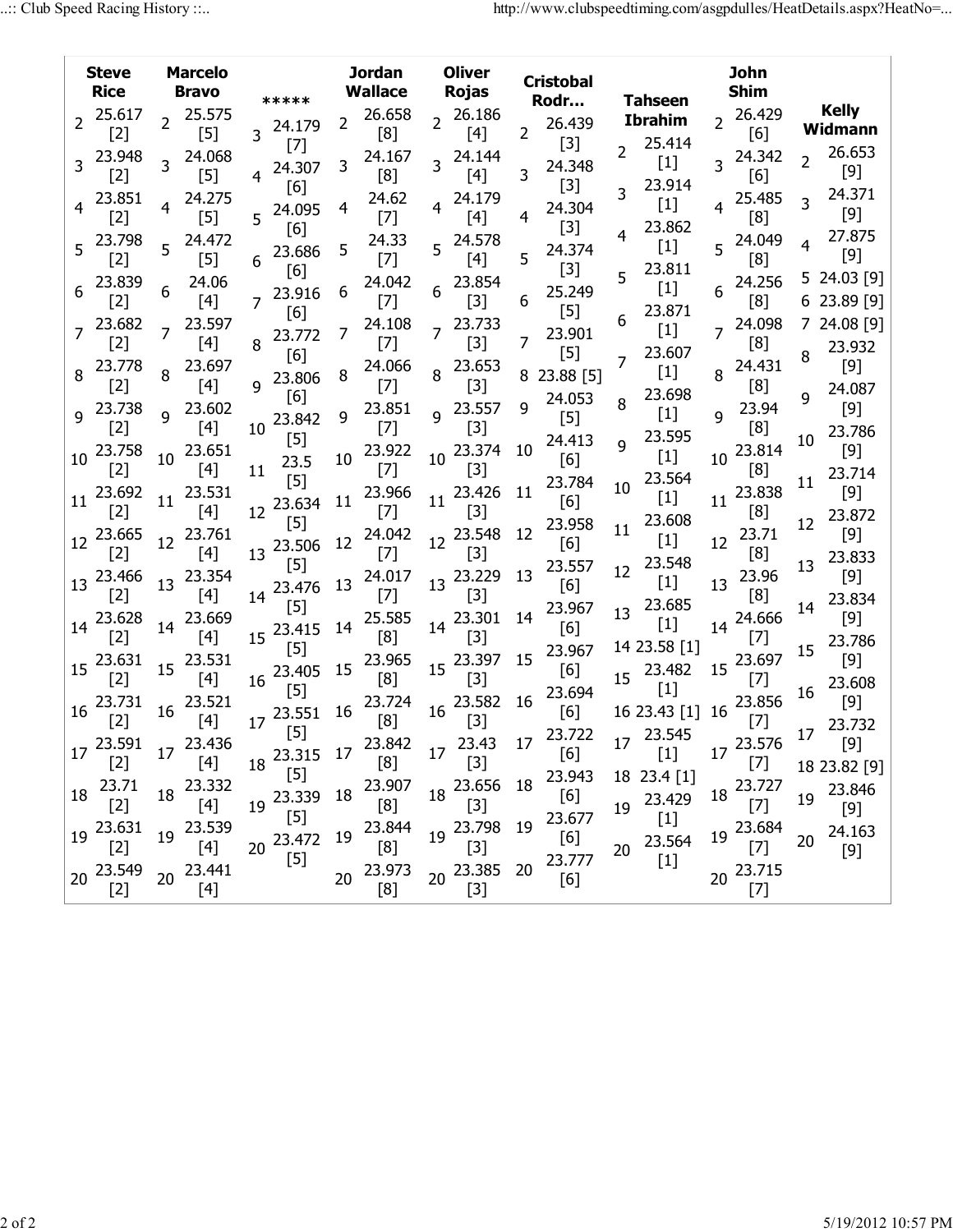|                                   |                                                                                                                                 | # of Laps:                                                                                | Gap from Leader:                                                                                                  | Avg. Lap:                                                                     |
|-----------------------------------|---------------------------------------------------------------------------------------------------------------------------------|-------------------------------------------------------------------------------------------|-------------------------------------------------------------------------------------------------------------------|-------------------------------------------------------------------------------|
| <b>Heat Winner:</b>               |                                                                                                                                 | This Round                                                                                | 63                                                                                                                | 25.648                                                                        |
|                                   | Racer:                                                                                                                          |                                                                                           |                                                                                                                   |                                                                               |
|                                   |                                                                                                                                 | # of Laps:                                                                                | Gap from Leader                                                                                                   | Avg. Lap:                                                                     |
| <b>2nd Place:</b>                 |                                                                                                                                 | 20<br><b>This Round</b>                                                                   | 2946.000                                                                                                          | 25.515                                                                        |
|                                   | 1764                                                                                                                            |                                                                                           |                                                                                                                   |                                                                               |
|                                   |                                                                                                                                 |                                                                                           |                                                                                                                   | Avg. Lap:                                                                     |
|                                   |                                                                                                                                 | 20                                                                                        | 11782.000                                                                                                         | 26.084                                                                        |
| Place;                            | 2407                                                                                                                            | his Round                                                                                 | 42                                                                                                                |                                                                               |
| Racer                             | Best Lap                                                                                                                        | Gap from Leader                                                                           | # of Laps                                                                                                         | Average RPM<br>Lap                                                            |
| Max Leitschuh                     | 24.107                                                                                                                          | 12111.000                                                                                 | 20                                                                                                                | 25.619 2412                                                                   |
| Jim Davis                         | 24.009                                                                                                                          | 12376.000                                                                                 | 20                                                                                                                | 25.773 7121                                                                   |
| Matthew Anderson                  | 23.826                                                                                                                          | 13924.000                                                                                 | 20                                                                                                                | 25.374 1605                                                                   |
| Michael Woodwo                    | 24.261                                                                                                                          | 13986.000                                                                                 | 20                                                                                                                | 26.09<br> 1844                                                                |
| Christopher Wi                    | 24.212                                                                                                                          | 14346.000                                                                                 | 20                                                                                                                | 25.494 3294                                                                   |
| John Labay                        | 24.081                                                                                                                          | 15109.000                                                                                 | 20                                                                                                                | 25.689 1790                                                                   |
| <b>Matthew</b><br><b>Anderson</b> | <b>John</b><br>Labay                                                                                                            | <b>Max</b><br>Leitschuh                                                                   | <b>Wi</b>                                                                                                         | <b>Patryk</b><br><b>Tararuj</b><br>48.808                                     |
| Heat Type:                        | <b>Heat Results</b><br>18 Lap Main (Volta)<br><b>Position</b><br>5/19/2012 2:55 PM<br><b>Brent Talley</b><br>Lap Thues by Rueur | Racer:<br>23.712<br>1510<br>23.879<br><b>Racer:</b><br>24.288<br><b>Michael</b><br>Woodwo | <b>Brent Talley</b><br>20<br>Patryk Tararuj<br><b>William Shively</b><br># of Laps:<br><b>Jim</b><br><b>Davis</b> | 49<br>Gap from Leader:<br><b>Brent</b><br><b>Christopher</b><br><b>Talley</b> |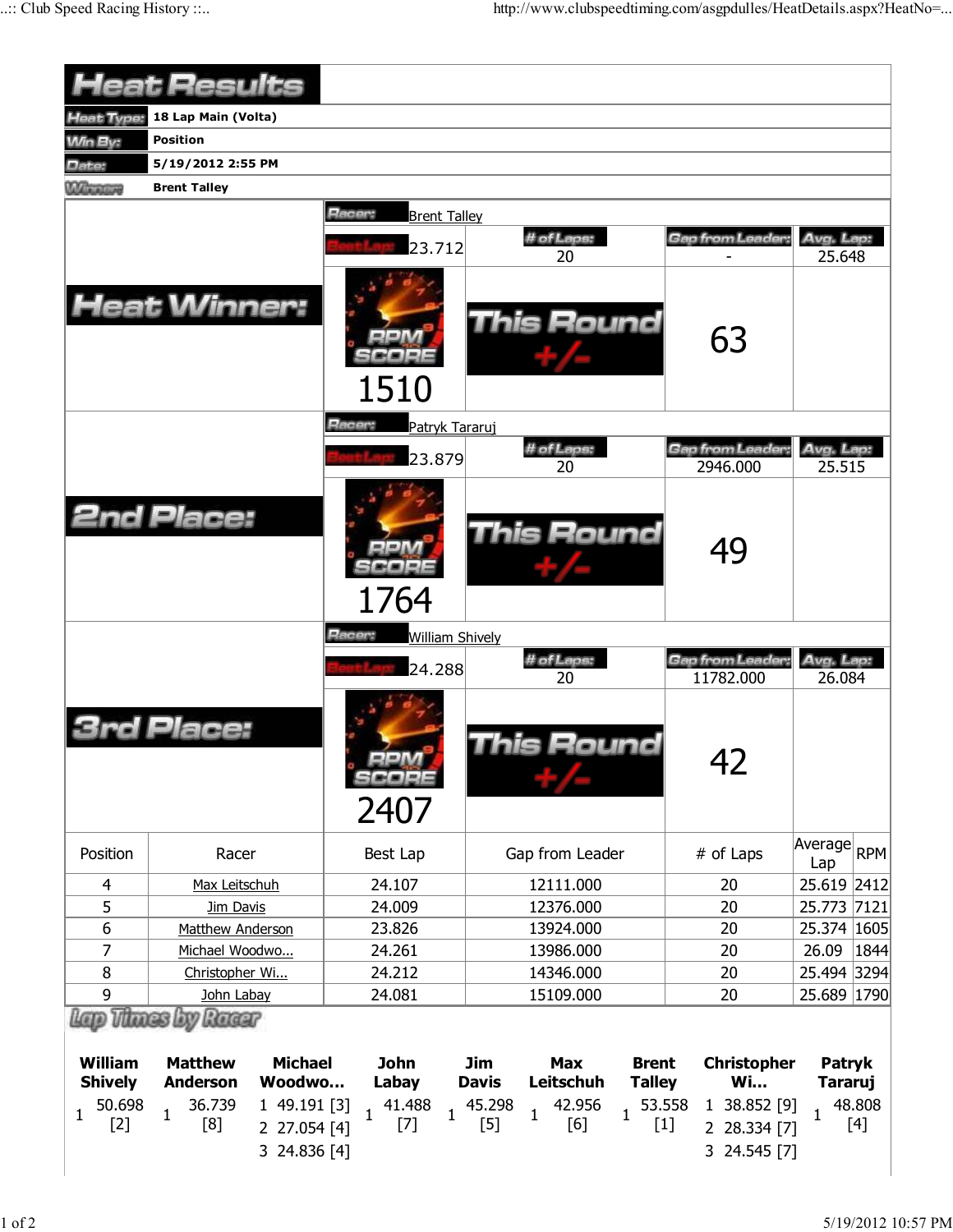|                 | <b>William</b><br><b>Shively</b> |                | <b>Matthew</b><br><b>Anderson</b> |                                          | <b>John</b>                        | Jim<br>Davis                                                                                   |                | <b>Max</b><br>Leitschuh | <b>Brent</b><br><b>Talley</b> |                                 |                | Patryk<br><b>Tararuj</b> |
|-----------------|----------------------------------|----------------|-----------------------------------|------------------------------------------|------------------------------------|------------------------------------------------------------------------------------------------|----------------|-------------------------|-------------------------------|---------------------------------|----------------|--------------------------|
| $\overline{2}$  | 26.826<br>$[2]$                  | $\overline{2}$ | 29.475<br>$[9]$                   |                                          | Labay<br>29.546<br>[8]             | 26.614<br>2 <sup>1</sup><br>$[5]$                                                              | $\overline{2}$ | 26.825<br>[6]           | 25.89<br>2<br>$[1]$           |                                 | $\overline{2}$ | 26.439<br>$[3]$          |
| 3               | 24.5<br>$[2]$                    |                | 25.486<br>$[9]$                   |                                          | 25.584<br>[8]                      | 24.82<br>3<br>$[5]$                                                                            |                | 24.79<br>[6]            | 3 24.264<br>$[1]$             |                                 |                | 24.48<br>$[3]$           |
|                 | 24.649<br>$[2]$                  | 4              | 24.778<br>$[9]$                   |                                          | 24.786<br>[8]                      | 24.659<br>4<br>$[5]$                                                                           | 4              | 24.513<br>[6]           | 24.619<br>4<br>$[1]$          |                                 |                | 24.53<br>$[3]$           |
| 5               | 25.516<br>$[3]$                  | 5              | 24.561<br>[8]                     |                                          | $5^{25.552}$<br>$[9]$              | 24.567<br>5<br>$[5]$                                                                           |                | 24.64<br>[6]            | $5^{24.457}$<br>$[1]$         |                                 |                | 5 24.675<br>$[2]$        |
|                 | 24.429<br>$[3]$                  | 6              | 24.205<br>[8]                     | <b>Michael</b><br>Woodwo                 | $6\ 25\ [9]$                       | 24.743<br>6<br>$[5]$                                                                           | 6              | 24.696<br>[6]           | 24.465<br>6<br>$[1]$          | <b>Christopher</b><br><b>Wi</b> | 6              | 24.373<br>$[2]$          |
|                 | 24.656<br>$[3]$                  |                | 24.158<br>[8]                     | 4 24.613 [4]<br>5 24.657 [4]             | 24.648<br>[9]                      | 24.492<br>$[5]$                                                                                |                | 24.381<br>[6]           | 7 24.229<br>$[1]$             | 4 24.799 [7]<br>5 24.294 [7]    | 7              | 24.155<br>$[2]$          |
|                 | 24.621<br>$[3]$                  | 8              | 23.989<br>[8]                     | 6 24.786 [4]<br>24.32 [4]<br>7.          | 24.369<br>8<br>[9]                 | 24.705<br>8<br>$[5]$                                                                           | 8              | 24.61<br>[6]            | 24.104<br>8<br>$[1]$          | 6 24.553 [7]<br>7 24.517 [7]    |                | 24.175<br>$[2]$          |
| $\mathsf{q}$    | 24.288<br>$[3]$                  | $\mathsf{q}$   | 24.091<br>[8]                     | 8 24.834 [4]<br>9 24.347 [4]             | 24.472<br>9<br>[9]                 | 24.318<br>9<br>$[5]$                                                                           | $\overline{Q}$ | 24.514<br>[6]           | $9^{24.027}$<br>$[1]$         | 8 24.427 [7]<br>9 24.212 [7]    | $\mathsf{q}$   | 24.329<br>$[2]$          |
| 10              | 24.659<br>$[3]$                  | 10             | 23.953<br>[8]                     | 10 24.761 [4]<br>11 24.378 [4]           | 24.378<br>10<br>[9]                | 25.095<br>10<br>$[5]$                                                                          | 10             | 25.077<br>[6]           | 24.059<br>10<br>$[1]$         | 10 24.392 [7]<br>11 24.434 [7]  | 10             | 24.202<br>$[2]$          |
| 11              | 24.752<br>$[3]$                  | 11             | 24.181<br>[8]                     | 12 25.334 [5]                            | 24.957<br>11<br>$[9]$              | 24.146<br>11<br>$[5]$                                                                          | 11             | 24.201<br>[6]           | 11 23.904<br>$[1]$            | 12 24.306 [7]                   | 11             | 24.138<br>$[2]$          |
|                 | $12^{25.153}$<br>$[3]$           | 12             | 24.23<br>[8]                      | 13 25.542 [6]<br>14 24.295 [6]           | 12 24.463<br>$[9]$                 | 24.811<br>12 <sup>1</sup><br>$[4]$                                                             | 12             | 24.409<br>[6]           | 12 24.038<br>$[1]$            | 13 25.319 [7]<br>14 24.378 [7]  | 12             | 24.101<br>$[2]$          |
|                 | 13 24.412<br>$[3]$               | 13             | 25.398<br>[8]                     | 15 24.511 [6] 13 24.335<br>16 24.261 [6] | [9]                                | 13 25.325<br>$[5]$                                                                             |                | 13 24.565<br>$[4]$      | 13 23.82<br>$[1]$             | 15 24.457 [7]<br>16 24.9 [8]    |                | 13 23.972<br>$[2]$       |
| 14              | 24.424<br>$[3]$                  | 14             | 24.358<br>[8]                     | 17 24.845 [6] 14<br>18 25.216 [6]        | 24.317<br>[9]                      | 24.009<br>14<br>$[5]$                                                                          | 14             | 24.107<br>$[4]$         | 14 24.191<br>$[1]$            | 17 24.548 [8]<br>18 25.513 [8]  | 14             | 24.117<br>$[2]$          |
| 15 <sup>1</sup> | 24.599<br>$[3]$                  | 15             | 24.391<br>[8]                     | 19 24.707 [6]<br>20 25.317 [7]           | 15 24.196<br>$[9]$                 | 15 24.339<br>$[5]$                                                                             | 15             | 24.43<br>[4]            | 15 23.963<br>$[1]$            | 19 24.249 [8]<br>20 24.86 [8]   |                | 15 23.879<br>$[2]$       |
| 16              | 24.449<br>$[3]$                  | 16             | 23.826<br>$[7]$                   |                                          | 16 24.081<br>$[9]$                 | 24.399<br>16 <sup>1</sup><br>$[5]$                                                             | 16             | 24.484<br>$[4]$         | 16 23.905<br>$[1]$            |                                 |                | 16 23.879<br>$[2]$       |
|                 | 17 25.308 17 24.742              |                | $[7]$                             |                                          | $17\frac{24.387}{10^{2}}$<br>$[9]$ | 17 <sup>25.105</sup> 17 <sup>25.396</sup> 17 <sup>23.854</sup><br>[5] 17 [4] 17 [1]            |                |                         |                               |                                 |                | $17^{24.113}$            |
|                 | 18 24.723<br>$[3]$               |                | 18 25.57<br>$[7]$                 |                                          |                                    | $18\begin{array}{l} 25.224 \\ [5] \end{array}$ 18 $\begin{array}{l} 24.974 \\ [4] \end{array}$ |                |                         | 18 23.974<br>$10^{10}$ [1]    |                                 |                | 18 23.964                |
|                 | 19 24.635<br>$[3]$               |                | 19 24.234<br>$[7]$                |                                          | 19 24.439                          | 19 24.402 19 24.415<br>$[5]$                                                                   |                | $[4]$                   | 19 23.712<br>$[1]$            |                                 |                | 19 23.943<br>$[2]$       |
|                 | 20 24.393<br>$[3]$               |                | 20 25.122<br>$[6]$                |                                          | 24.608<br>20                       | 20 <sup>24.385</sup> 20 <sup>24.396</sup><br>[5] 20 [4]                                        |                |                         | 20 23.929<br>$[1]$            |                                 |                | $20^{24.02}$<br>$[2]$    |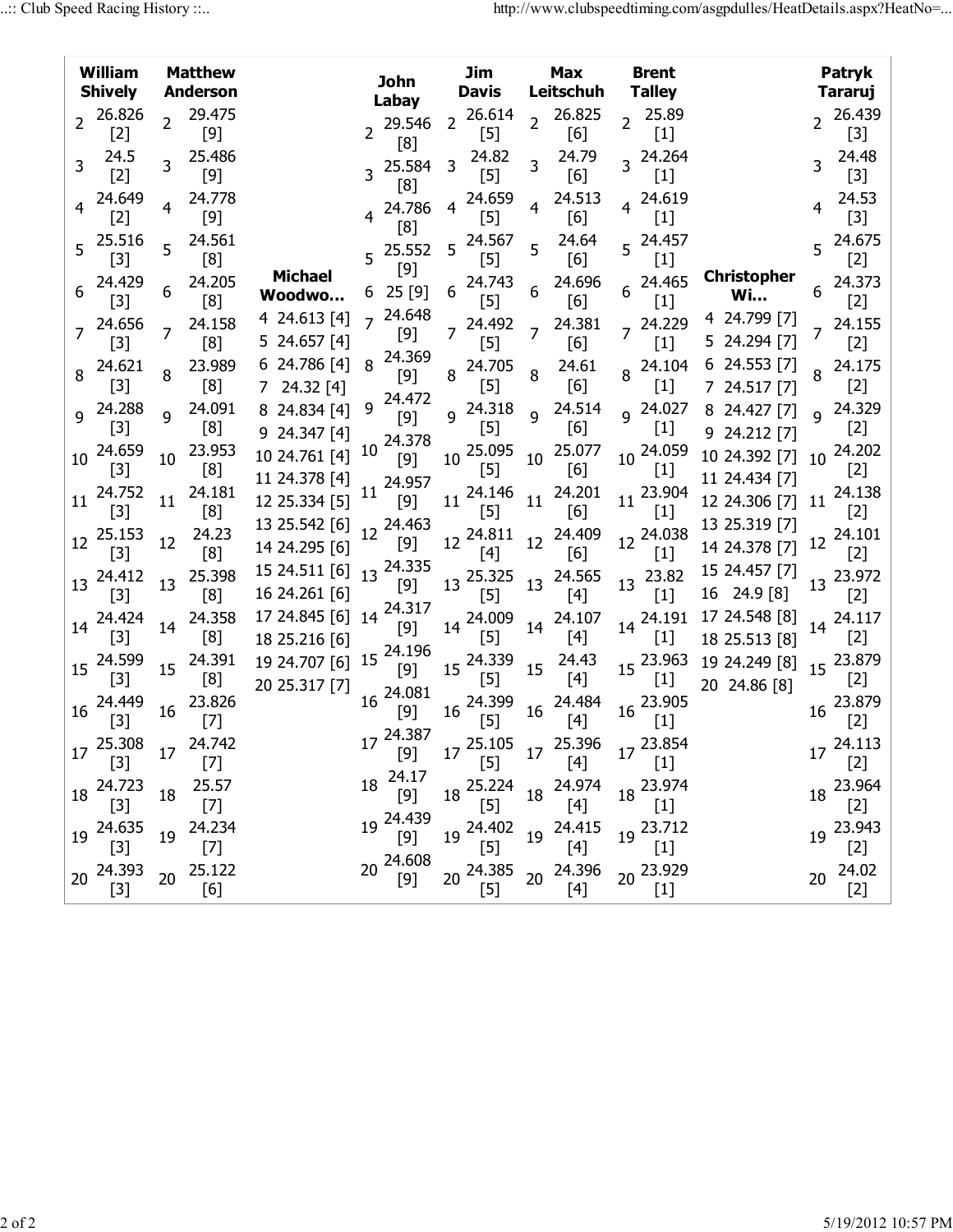|                  | <b>Heat Results</b>               |                                                |                                                 |                                   |                                 |
|------------------|-----------------------------------|------------------------------------------------|-------------------------------------------------|-----------------------------------|---------------------------------|
| Heat Type:       | 18 Lap Main (Volta)               |                                                |                                                 |                                   |                                 |
| <b>Min By:</b>   | <b>Position</b>                   |                                                |                                                 |                                   |                                 |
| Date:            | 5/19/2012 2:27 PM                 |                                                |                                                 |                                   |                                 |
| <b>Winners</b>   | <b>Bananaspeed</b>                |                                                |                                                 |                                   |                                 |
|                  | <b>Heat Winner:</b>               | <b>Hacer:</b><br>Bananaspeed<br>23.709<br>3614 | # of Laps:<br>20<br><b>This Round</b>           | Gap from Leader:<br>56            | Avg. Lap:<br>27.531             |
|                  |                                   | Racer:<br>Marco Restivo<br>24.345              | # of Laps:<br>20                                | Gap from Leader<br>11715.000      | Avg. Lap:<br>27.967             |
|                  | <b>2nd Place:</b>                 | 3317                                           | <b>This Round</b>                               | 42                                |                                 |
|                  |                                   | Racer:<br>Ary Jogasurya<br>24.276              | # of Laps:<br>20                                | Gap from Leader:<br>12476.000     | Avg. Lap:<br>27.817             |
|                  | <b>3rd Place:</b>                 | 2396                                           | is Round                                        | 35                                |                                 |
| Position         | Racer                             | Best Lap                                       | Gap from Leader                                 | # of Laps                         | Average<br><b>RPM</b><br>Lap    |
| $\overline{4}$   | Patrick Ferro                     | 24.324                                         | 17053.000                                       | 20                                | 27.911   1534                   |
| 5                | Robert Orr                        | 24.252                                         | 17794.000                                       | 20                                | 26.26<br>2172                   |
| 6                | Chris Haug                        | 24.374                                         | 18310.000                                       | 20                                | 1521 <br>27.8                   |
| 7                | Michael Kohut                     | 24.301                                         | 19288.000                                       | 20                                | 27.716 1289                     |
| 8                | Rome Wheeler                      | 24.435                                         | 21518.000                                       | 20                                | 27.129 1560                     |
|                  | Thurs by<br>Racer                 |                                                |                                                 |                                   |                                 |
| Ary              | <b>Marco</b>                      | <b>Robert Orr Bananaspeed</b>                  | <b>Chris</b><br><b>Rome</b>                     | <b>Patrick</b>                    | <b>Michael</b>                  |
| <b>Jogasurya</b> | <b>Restivo</b><br>1               | 51.734<br>$1$ 91.757 $[1]$                     | <b>Haug</b><br><b>Wheeler</b>                   | <b>Ferro</b>                      | <b>Kohut</b>                    |
| 86.43 [3]<br>1   | 89.684<br>$\mathbf{1}$            | [8]<br>26.009 [1]<br>$\mathbf{2}$              | 80.89<br>$1, 64.751$ [7]<br>$\mathbf{1}$        | 84.136<br>$\mathbf{1}$            | 78.695<br>$\mathbf{1}$          |
| 26.435 [3]<br>2  | $[2]$<br>$\overline{2}$           | 27.987<br>24.552 [1]<br>3                      | $[5]$<br>2 27.627 [6]                           | $[4]$                             | [6]                             |
| 24.704 [3]<br>3  | 26.298<br>$\overline{2}$<br>$[2]$ | $[7]$<br>24.465 [1]<br>$\overline{4}$          | 26.282<br>3 25.276 [6]<br>$\overline{2}$<br>[4] | 26.695<br>$\overline{2}$<br>$[5]$ | 29.196<br>$\overline{2}$<br>[8] |
| 4 24.625 [3]     |                                   | 5<br>24.191 [1]                                | 4 26.036 [7]                                    |                                   |                                 |

5 24.191 [1]